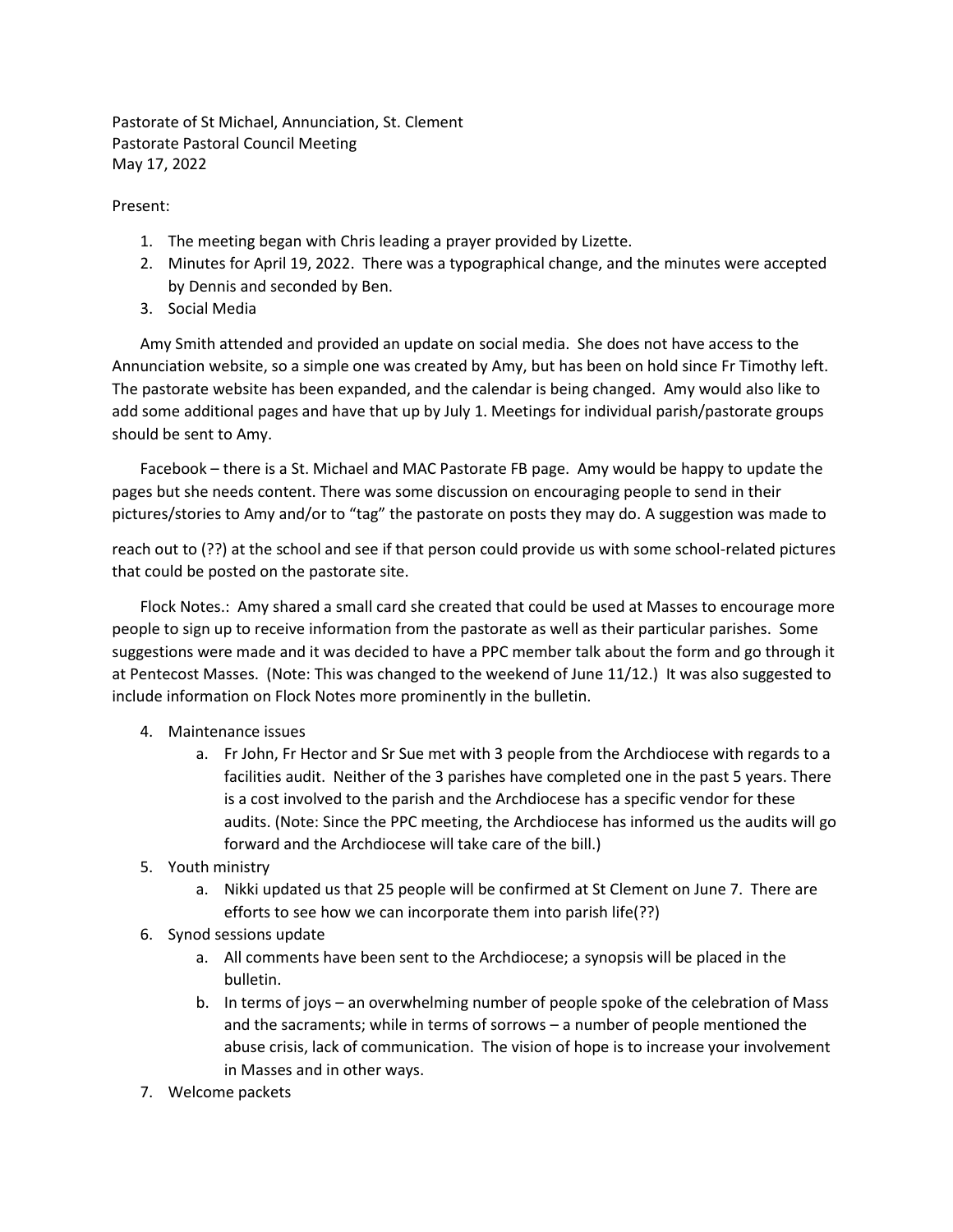- a. This is on hold right now. There will need to be a single registration form that is used and people can indicate their parish on the form. It is important to understand and educate others that this a pastorate. This has been most effectively seen in the religious education programs this past year. Parents could choose which class time/meetings worked best for them and their families, regardless of what "your parish" is offering.
- 8. New pastor, new associate and changes to Mass schedules
	- a. Fr Hector and Fr Wency will begin their tenure on July 1. The Daily Mass schedule will change effective June 6. Masses will only be at 9 am and each parish will have 2 weekday Masses.
- 9. Open Forum

Unfortunately, just jotted a few notes

Fr John ??? began with the letter H

Barbara talked about building on the strength

Fiscal responsibility – needs to be across all parishes and we need to take a look at parish spending and the buildings we have, and possibly look at making some staffing changes. The pastorate also is seeing an increase in deaths and fewer weddings and baptisms.

- 10. Elizabeth will lead prayer next meeting
- 11. Chris closed with prayer
- 12. Review of draft of role of finance committee
	- a. A third person will need to be appointed once Father Hector is on board
	- b. Steve agreed to take on the role of chair and John the role of vice chair.
	- c. It was agreed that the finance committee names would appear on the annual statement each year.
	- d. Minutes would be forwarded to the pastor and then sent to the Archdiocese by his appointed designee – i.e. parish secretary or business manager.
- 13. Recent history at St. Clement and follow-up points
	- a. It was shared by the corporators that they had seen no budget since August 2019. Both corporators had followed up with Fr. Timothy and submitted names of potential candidates for the committee a number of times, but meetings were not set-up.
	- b. Corporators were not given access to budgets presented to the archdiocese nor budget reports, even after requesting information.
	- c. Robin Novak is now serving as business manager for the pastorate
		- i. Fr. John will follow up with her so she can
			- 1. Share budgets for the past 3 years so we have an indicator of how the parish has been doing.
			- 2. Tell us who created the budgets submitted to the Archdiocese for 20,21, and 22.
			- 3. Set up a meeting with the finance committee and corporators once we've had a chance to review information.. (It was suggested this meeting occur before Fr. Hector comes on board, so that at least we would have some handle on the budgets for the past few years.)